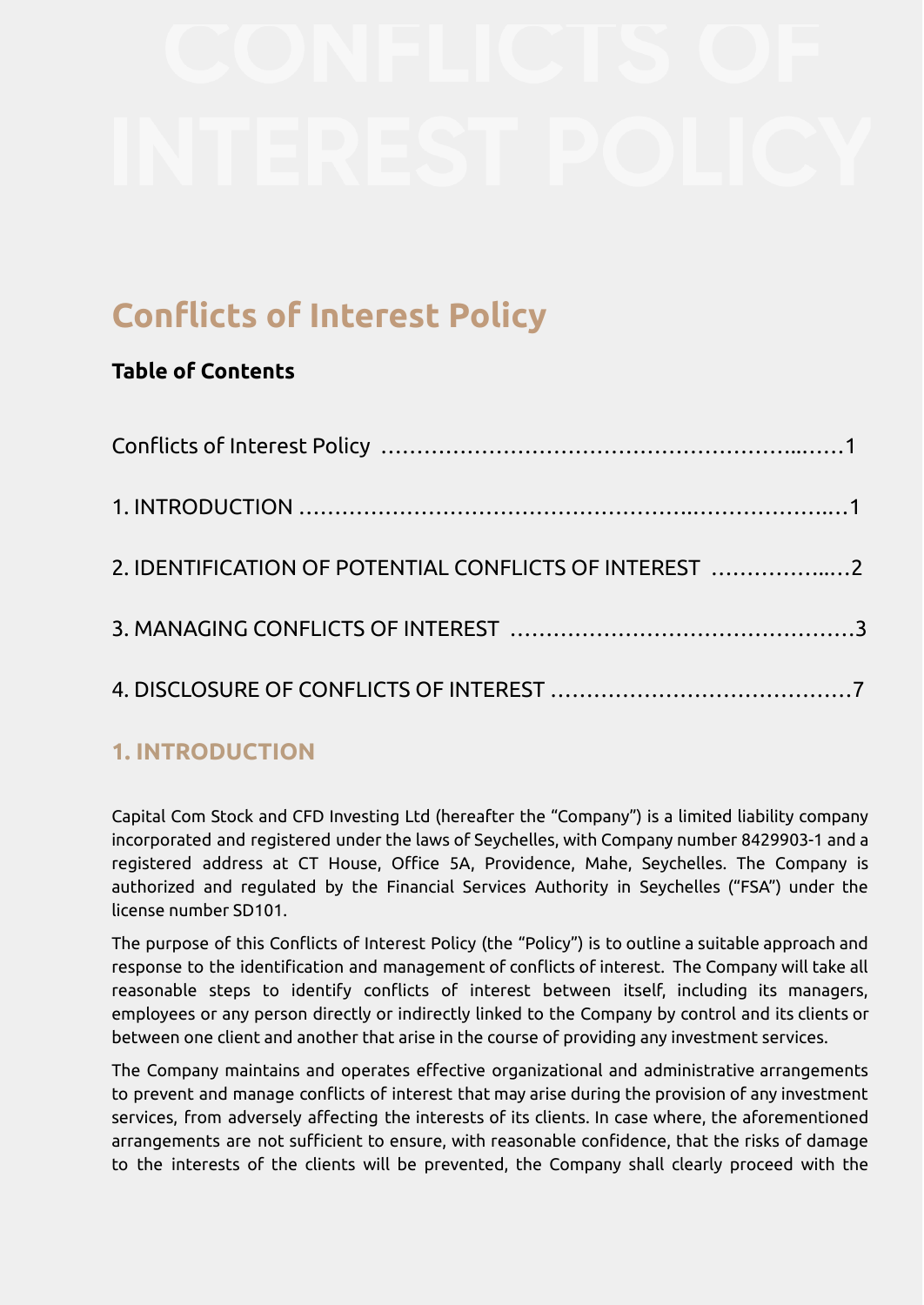disclosure of such conflict. The said disclosure shall be done in a durable medium indicating the general nature and source of conflicts of interest, the risks to the client with sufficient details so as to allow the client to take an informed decision with the regards to its investment as well as the steps taken to mitigate such risks.

The Company has the right to amend the current Policy at its discretion and at any time it considers is suitable and appropriate. The Company shall review and amend the current policy at least on an annual basis to take account of changes to operations or practices and, further, to make sure it remains appropriate to any changes in law, technology and the general business environment. In case of any amendment, the Company shall notify the Financial Services Authority prior to any changes made within the Policy.

# **2. IDENTIFICATION OF POTENTIAL CONFLICTS OF INTEREST**

To adequately manage conflicts of interest, the Company shall identify all relevant conflicts timeously. The Company will employ different mechanisms to ensure that all conflicts are identified.

The Company shall identify all conflicts of interest, their severity and document controls to mitigate the conflicts. It is not possible to list all situations which could constitute a conflict. The facts of each situation will determine whether the interest in question is such as to bring it within the area of potential conflict.

All employees, including management, will be responsible for identifying specific instances of conflict and required to notify the Compliance function of any conflicts they become aware of. The Compliance Officer (CO) will assess the implications of the conflict and how the conflict should be managed in conjunction with the board. In the case where a specific incident to be reported concerns the CO, the notification shall be made to the Company's Representative Officer.

For the purposes of identifying the types of conflicts of interest that arise in the course of providing investment services and whose existence may damage the interests of a client, the Company takes into account, by way of minimum criteria, the question of whether the Company or a relevant person, or a person directly or indirectly linked by control to the Company, is in any of the following situations, whether as a result of providing investment services or activities:

● The Company or a relevant person is likely to make a financial gain, or avoid a financial loss, at the expense of the client;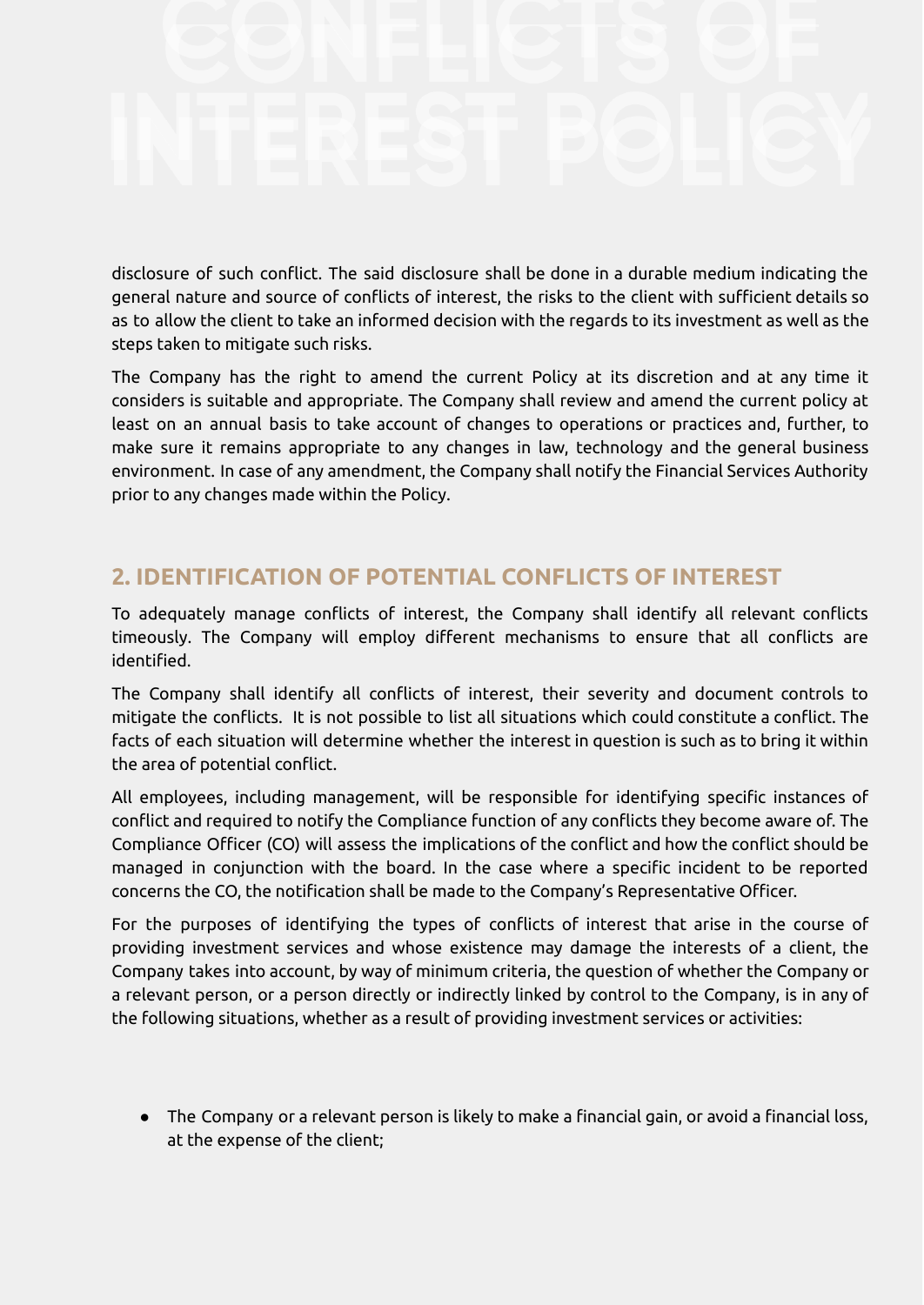- The Company or a relevant person has an interest in the outcome of a service provided to the client or of a transaction carried out on behalf of the client, which is distinct from the client's interest in that outcome;
- The Company or a relevant person has a financial or other incentive to favour the interest of another client or group of clients over the interests of the client;
- The Company or a relevant person carries on the same business as the client;
- The Company or a relevant person receives or will receive from a person other than the client, an inducement in relation to a service provided to the client, in the form of monies, goods or services, other than the standard commission or fee for that service;

For the purpose of this Policy, a "relevant person", in relation to the Company means any of the following:

- a director, partner or equivalent, manager, or tied agent of the Company;
- a director, partner or equivalent, or manager of any tied agent of the Company;
- an employee of the Company or of a tied agent of the Company, as well as any other natural person whose services are placed at the disposal and under the control of the Company or a tied agent of the Company and who is involved in the provision by the Company of investment services and activities;
- a natural person who is directly involved in the provision of services to the Company or tied agent under an outsourcing arrangement for the purpose of the provision by the Company of investment services and activities.

### **3. MANAGING CONFLICTS OF INTEREST**

The Company has established suitable and adequate internal procedures for minimising any potential conflicts of interest. The Company maintains a compliance department that is an independent unit within the Company. Among the duties of the CO is to monitor any possible deviation from the Company's internal policies and procedures as well as identifying and managing any possible conflicts of interest. Once a conflict has been identified it needs to be appropriately and adequately managed. The Compliance function will assess each conflict and determine if the conflict is actual or perceived and what the value of the conflict or exposure is and the potential reputational risk. Compliance will then decide whether it is viable to go ahead with the transaction or if the conflict is too severe. If Compliance decides that the particular conflict can be mitigated, then controls to manage the conflict should be put in place and documented.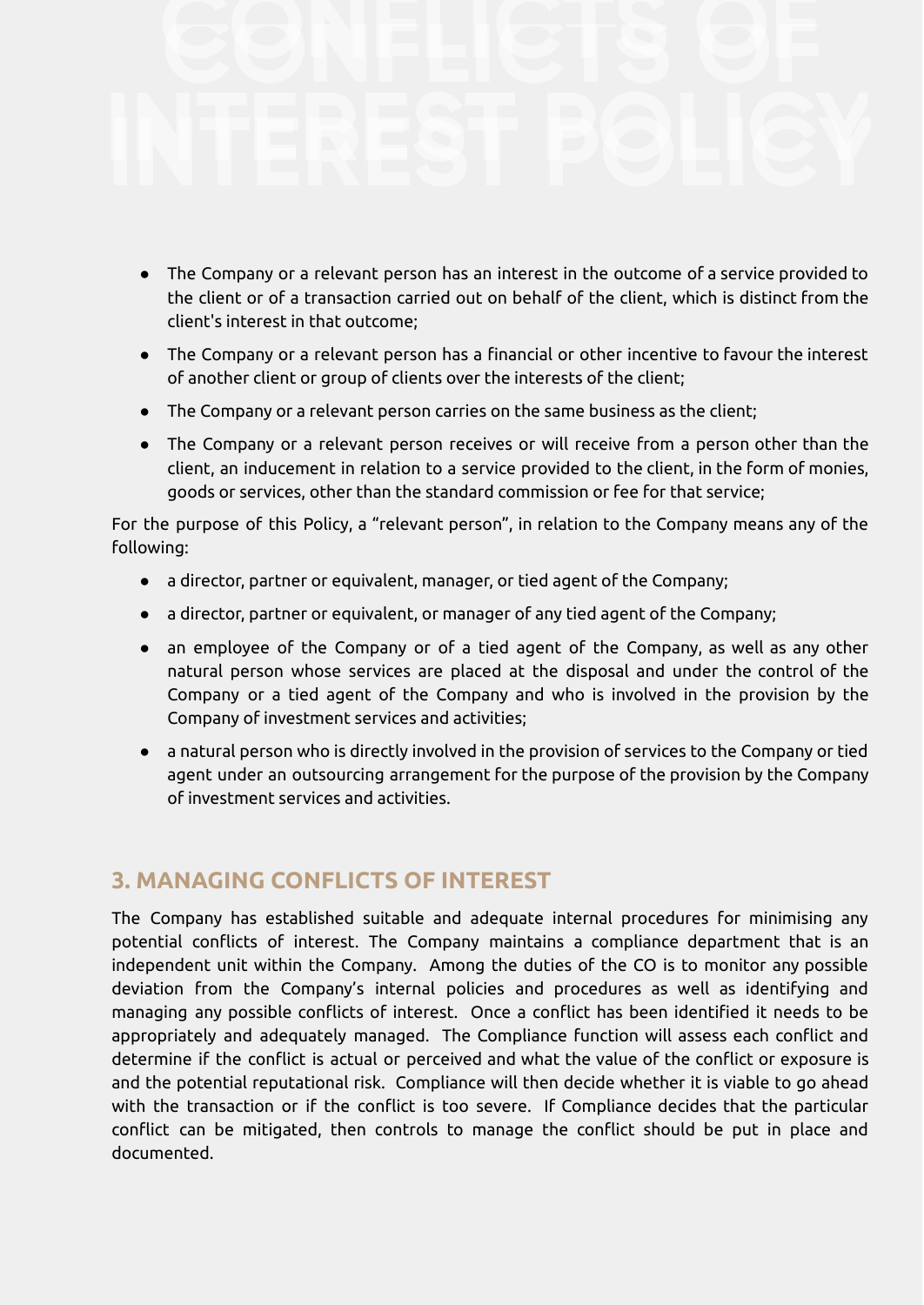The Company will manage conflicts of interest fairly, between itself and its clients, between itself and its employees and between its customers and to organise and control their internal affairs responsibly and effectively.

The Company and its employees should act as per the principle of placing clients' interests before self-interests and Company's interests in order to avoid conflicts of interest in the fulfilment of professional activities on the securities market. To ensure client's fair treatment, the Company will introduce the following procedures:

- The Company shall avoid any conflict of interest with clients and, where such a conflict unavoidably arises, ensure fair treatment to the client by complete disclosure or by declining to act.
- Employees are also prohibited to keep investor accounts in other Brokers without Company's prior authorization and are obliged to bring this to Company's attention. They are also obliged to authorize the Company to directly request transaction reports from the other Brokers.
- If the Company has a material interest in a transaction to be entered into with or for a client, or a relationship which gives rise to a conflict of interest in relation to the transaction, the Company shall not knowingly either advise, or deal in the exercise of discretion, in relation to that transaction. The only exception is when the Company has fairly disclosed that material interest or relationship, as the case may be, to the client or the client has taken reasonable steps to ensure that neither the material interest nor relationship adversely affect the interests of the client.
- There is a clear distinction between the different departments' operations as these are described in the Company's IOM.
- The Company shall be informed promptly of any personal transaction entered into by a relevant person, either by notification of that transaction or by other procedures enabling the Company to identify such transactions. In the case of outsourcing arrangements, the Company shall ensure that the Company to which the activity is outsourced maintains a record of personal transactions entered into by any relevant person and provides that information to the Company promptly on request.
- A person shall be replaced by another person in his/her duties only prior consent of the CO and approval by the Representative Officer. Such a consent will be given by the CO after all issues of possible conflict of interest have been reviewed.
- The security features of the Company's software prevents unauthorized access to sensitive information in order to benefit the Company over its clients or one client over another.
- The Company's employees are prohibited from investing in securities for which they have access to non-public or confidential information.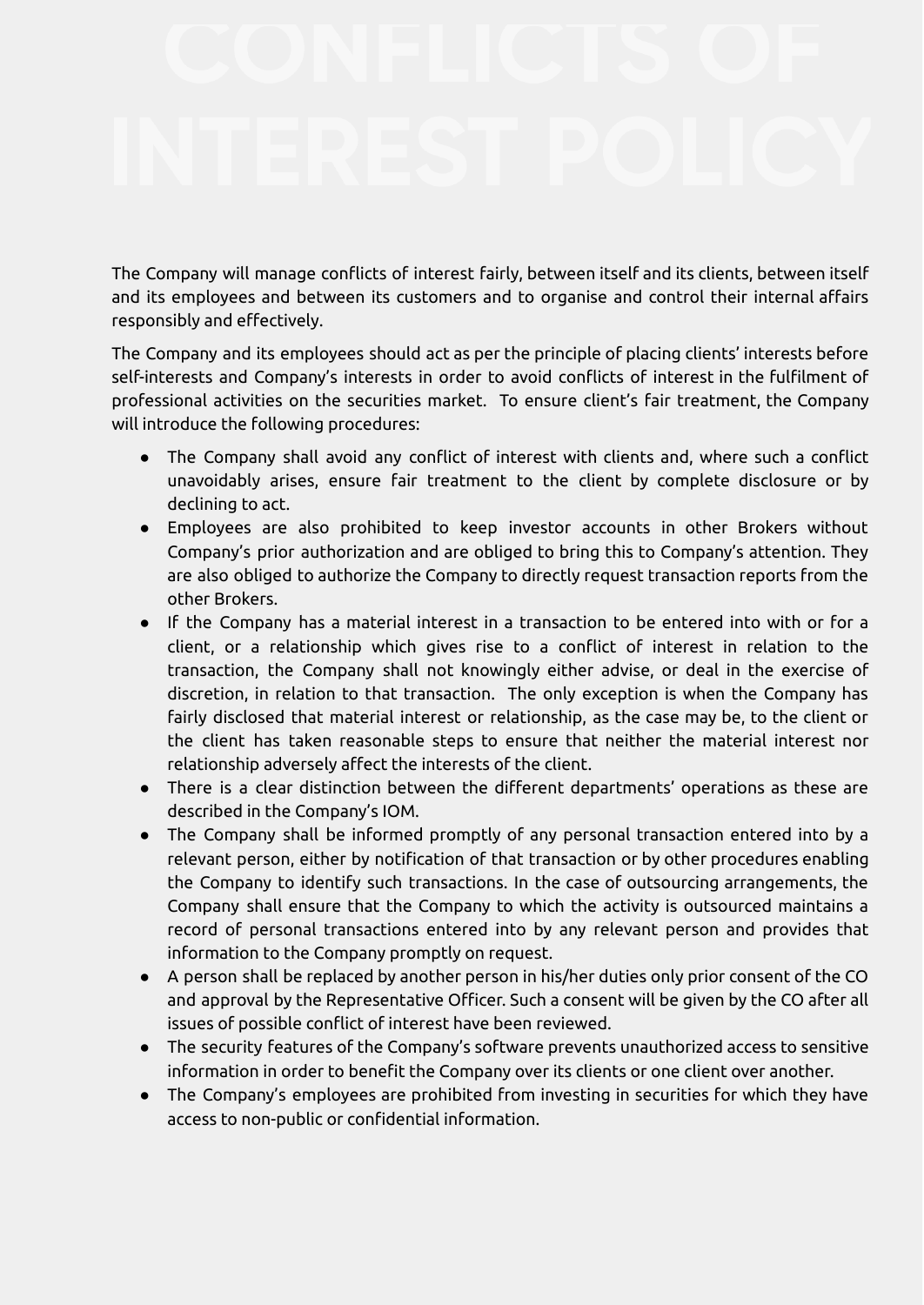- Transactions by the Company's employees are neither performed nor executed by themselves, but by another member of staff of the Company concerning accounts opened with the Company.
- A record shall be kept of the personal transaction notified to the Company or identified by it, including any authorisation or prohibition in connection with such a transaction.
- The Company must take reasonable steps to ensure that neither it nor any of its employees or agents either offers or gives, or solicits or accepts, any inducement that is likely to conflict with any duties owed to its clients.
- No employee shall either knowingly or recklessly make a statement, promise or forecast that is misleading, false or deceptive to any customer or conceal material facts at any time.

More specifically, the Company states some of the policies and procedures that it has implemented for managing possible conflicts of interest below:

- Effective procedures to prevent or limit any person from exercising inappropriate influence over the way in which a relevant person carries out investment services or activities.
- The separate supervision of relevant persons whose principal functions involve carrying out activities on behalf of, or providing services to, clients whose interests may conflict, or who otherwise represent different interests that may conflict, including those of the Company.
- Measures to prevent or control the simultaneous or sequential involvement of a relevant person in separate investment services or activities where such involvement may impair the proper management of the conflicts of interest.
- The removal of any direct link between the remuneration of relevant persons principally engaged in one activity and the remuneration of, or revenues generated by, different relevant persons principally engaged in another activity, where a conflict of interest may arise in relation to those activities.
- Measures to prevent or control the exchange of information between relevant persons engaged in activities involving a risk of a conflict of interest where the exchange of that information may harm the interests of one or more clients.

The procedures followed and measures adopted in the Policy include the following, as are necessary and appropriate for the Company to ensure the requisite degree of independence:

- No relevant person may purchase or sell a security or cause the purchase or sale of a security for any account while in possession of inside information relating to that security.
- No relevant person may recommend or solicit the purchase or sale of any security while in possession of inside information relating to that security.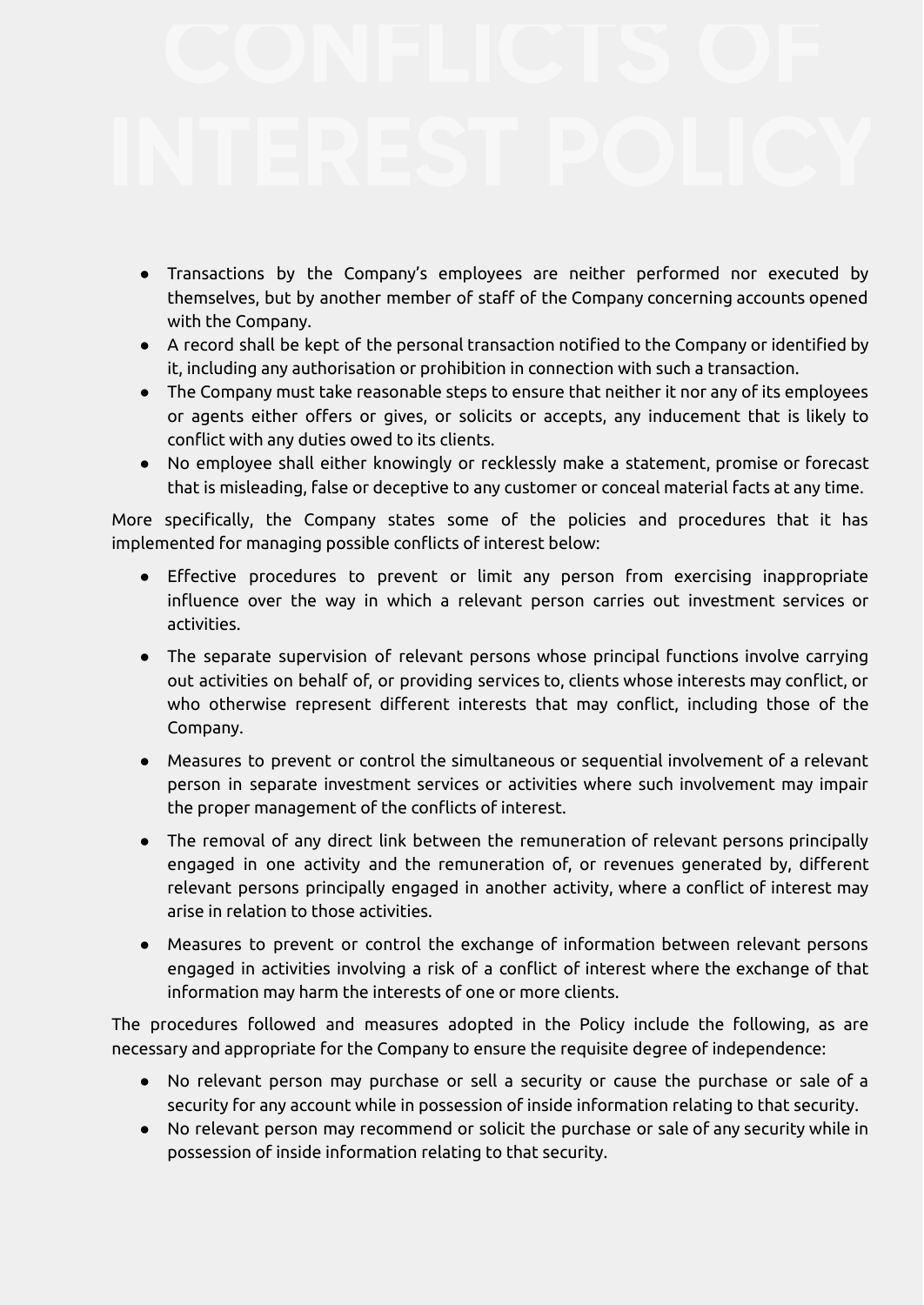- No relevant person may purchase or sell or cause the purchase or sale of a security for an employee or employee-related account or a proprietary account of the Company or an account over which an employee exercises investment discretion, while in possession of proprietary information concerning a contemplated block transaction in the security or for a customer account when such customer has been provided such information by any relevant person.
- Procedures set for regular review and monitoring of the execution arrangements with the execution venue, hedging/ liquidity or price providers as well as on a continuous basis.
- Procedures in regards to the monitoring of access to electronic data.
- Relevant persons engaged in research activities should not discuss unreleased information, opinions, recommendations, or research analysis in progress with Company associated persons engaged in sales activities, or any person within or outside the Company who does not have a valid business need to know the information.
- Establishment of an ongoing monitoring program based on which regular checks are conducted for the assessment of the Company's procedures, policies and internal controls.
- The Company may distribute marketing communication to its clients, only if the said communication is reviewed and approved by the CO prior to distribution. The CO also ensures that such communication has the appropriate disclosure statement as well as meeting the relevant definition of marketing communication.
- The four-eye principle is implemented to avoid any abuse of position.
- In order to minimize the relevant person's own transactions, personal account dealing restrictions are in place.

The Company is committed to having an effective and appropriate compliance culture to enable it to deal with any new potential conflicts of interest which may arise in the future. The Company's employees are therefore required to monitor any new circumstances giving rise to potential conflicts of interest and to implement appropriate measures to address these.

For the purpose of this Policy, a "personal transaction" is considered a trade in a financial instrument effected by or on behalf of a relevant person, where at least one of the following criteria are met:

- the relevant person is acting outside the scope of the activities he carries out in his professional capacity;
- the trade is carried out for the account of any of the following persons:
	- o the relevant person;
	- o any person with whom he has a family relationship, or with whom he has close links;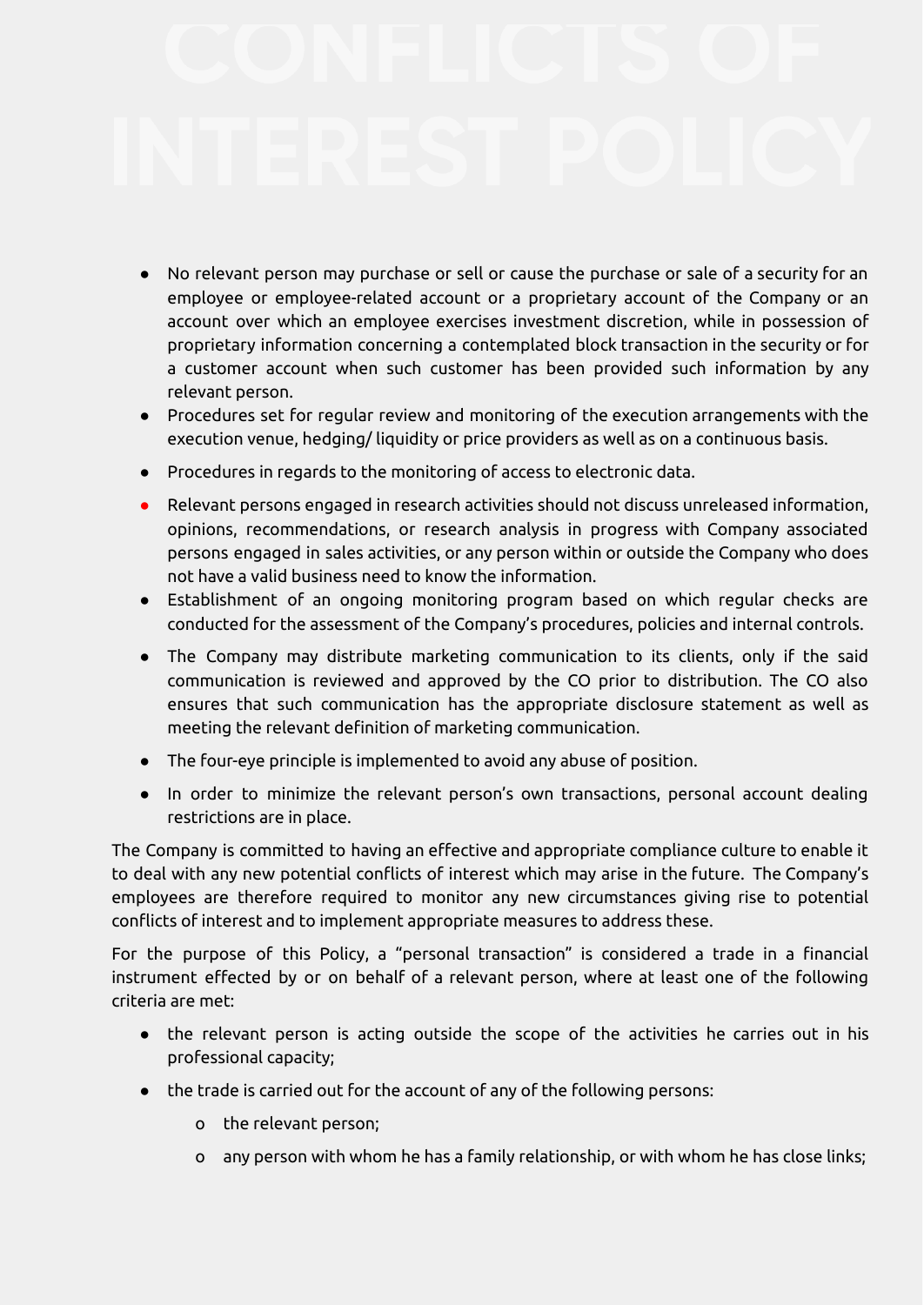o a person in respect of whom the relevant person has a direct or indirect material interest in the outcome of the trade, other than obtaining a fee or commission for the execution of the trade.

### Segregation of Company's assets from clients' assets

The Company shall maintain separate accounting records between its own assets and those of its clients to facilitate the protection of clients' assets and the prevention of the use of customer assets by the Company or by other third parties so as to minimise the risk of the loss or diminution of client assets, or of rights in connection with those assets, as a result of misuse of the assets, fraud, poor administration, inadequate record-keeping or negligence. In addition, the Company has legally secure segregation of clients' assets from the Company's assets in case the Company becomes bankrupt. For this purpose, the Company maintains separate books and accounting records for each client.

### Forbidden Business Practices

The Company shall prohibit those business practices which in the regular course of events might give rise to conflicts of interest. The following business practices shall indicatively be forbidden:

- The provision to clients of investment services for the purpose of influencing the price of financial instruments for the benefit of the Company or for the benefit of any relevant persons, or of Company's clients in general, especially with regard to transactions that the Company or relevant persons intend to carry out prior to or after the provision of the service.
- The use by the Company or by its relevant persons of information regarding client transactions, for the benefit of the Company, and the disclosure of such information to third parties.
- Dealing by the Company itself or by any relevant persons in financial instruments in respect of which the Company has drawn analysis reports or has made research findings prior to the publication of the respective reports and findings.
- The preferential treatment of relevant persons to the detriment of its clients in the course of the provision to them of investment services.
- The carrying out of transactions by relevant persons for their own account or for the account of persons related to them on the basis of confidential information that the above persons have obtained in the course of their employment with the Company.

All employees must be aware of the above forbidden business practices, and shall have the responsibility of informing the CO immediately in case they monitor any violation of the above provisions.

Should you have any questions in relation to the Company's Conflicts of Interest Policy, please contact the Compliance department of the Company.